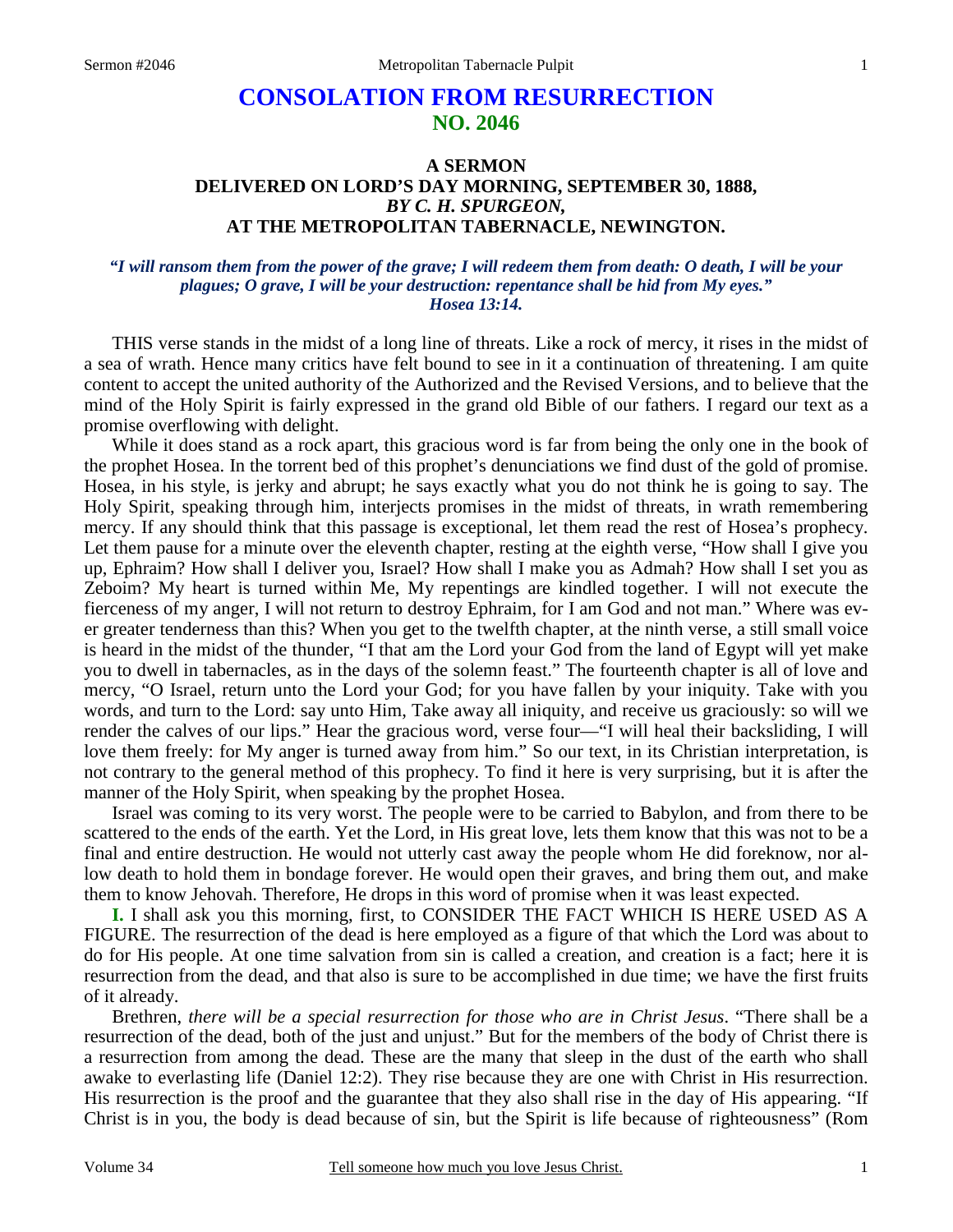8:10). Their bodies, which were redeemed as truly as their souls, though left during this life under mortgage to nature, so that they suffer pain, and weakness, and ultimate death and decay—but their bodies, I say, being a part of the purchase of the precious blood, shall be raised again from the dead. That which is sown in weakness shall be raised in power; that which is covered with dishonor by the very fact of death and decay shall be raised in splendor, made like unto the glorious body of Christ. This is no poetic fiction, but a literal matter of fact, even as was the resurrection of the Lord Jesus. We hear our Redeemer say, "Your brother shall rise again," and we accept it literally. Our dear ones whom we have laid in the grave shall come again from the land of the enemy. Concerning ourselves, also, we believe, as we just sang—

> *"Sweet truth to me, I shall arise, And with these eyes My Savior see."*

We accept the doctrine of the resurrection of the dead as the revelation of Christianity. The immortality of the soul was seen before the appearing of our Lord in a dim and cloudy manner, but the resurrection of the dead was not discoverable by the light of nature, and when it was at first preached, men called the preacher a "babbler"; they could not understand that such a thing could be. The philosophy of human nature rejected the resurrection, and rejects it still. Only by the revelation of Christ do we know that the dead shall rise again.

*This resurrection is connected with redemption,* "I will ransom them from the power of the grave." A ransom is the paying of a price for something. There was a price paid for us, to deliver us from the death which is the desert of sin. You know who paid it, and how He paid it. Remember how He opened wide His hands, and poured forth more than gold; remember how His side was dug by the spear, that the deep mines of His life-wealth might be emptied out for us. Jesus our Lord has paid the ransom price. Now are we "waiting for the adoption, to wit, the redemption of our body" (Rom 8:23). Another word is used in the parallel sentence of our text—"I will redeem them from death." It refers to the redemption of an inheritance by the next-of-kin. "I know that my Redeemer lives" is the ground of Job's confidence as to his resurrection and justification. My *goel,* next-of-kin, to whom the right of redemption belonged in equity, has stepped in and has fully redeemed both my soul and my body. What a blessed truth is this that the ransom of the body is paid, so that this corruptible must put on incorruption, and this mortal must put on immortality! Though the body remains for a while subject to vanity, yet the term of this subjection will soon run out, the ransom being already paid. Regeneration has liberated the soul, and resurrection will do the like for the body before long. The margin has it, "I will ransom them from the hand of the grave: I will redeem them from death." O beloved, we come into the grave's hand, as it were, and firm is the grip of the sepulcher, but our God says, "I will redeem them from the hand of the grave." The grave holds the bones of the saints as with the grasp of an iron hand, but the redemption of our Lord Jesus will open the giant fist, and set the prisoners free. Glory be to God for the sure hope of resurrection! No mass of stone, or superincumbent clay, shall keep down these bodies of ours when our Savior's angels shall "their golden trumpets sound." Beloved, there remains nothing due upon the estate of our bodies for which they can be detained in the dust when the Lord Jesus comes to awaken them from their long sleep. They shall freely rise to be reunited with the disembodied but happy spirits to which they belong. We look for a resurrection from among the dead. "But the rest of the dead lived not again until the thousand years were finished. This is the first resurrection. Blessed and holy is he that has part in the first resurrection: on such the second death has no power" (Rev 20:5, 6).

This, according to our text, is *worked entirely by divine power*. It must be so, for how could the dead contribute to their own lives? How can bodies which have been dissolved in the sepulcher reconstruct themselves? Here you have in the text the divine personality asserting itself four times—"I will ransom them," "I will redeem them," "O death, I will be your plagues," "O grave, I will be your destruction." Here we have "I will" four times. Who but He that made can re-make? But all things are possible to the Creator. We have heard many objections raised to the doctrine of the resurrection. Let them object as long as they please. Grant us a God, and nothing is impossible or even difficult. With a God who can work miracles nothing becomes incredible. Whatsoever the eternal God decrees concerning the resurrec-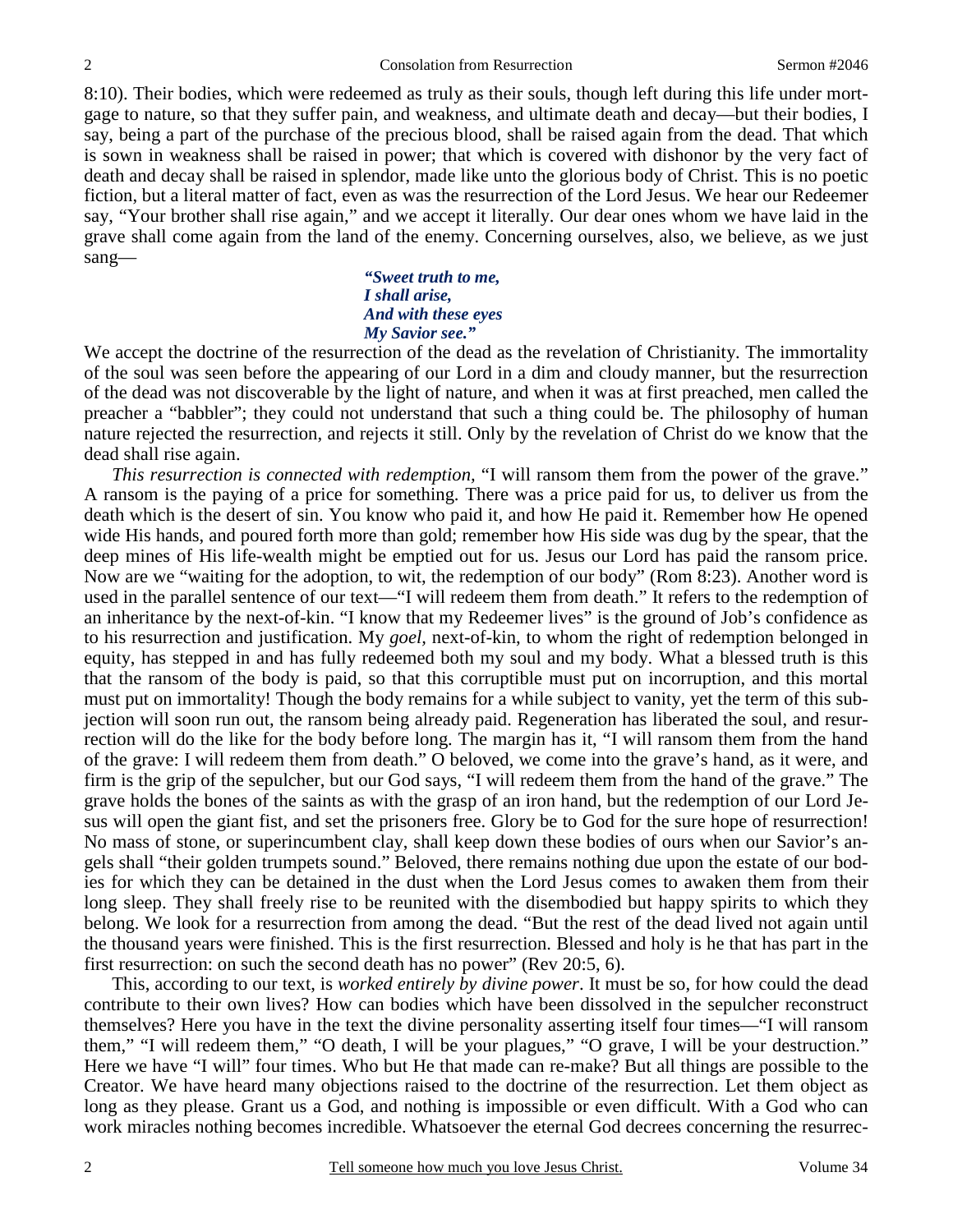#### Sermon #2046 Consolation from Resurrection

tion of His elect He will readily accomplish, for He is abundantly sufficient for it. What a triumph will the resurrection be for the Lord God! He has been pleased to give the special honor of it to His own dear Son. By the risen Christ we shall be raised again from the dead. We shall sing hallelujahs to Him that was slain. He by death has destroyed death, and by His resurrection has torn away the gates of the grave. This is our Lord's doings and we adore Him because of it.

Observe, next, that *by the resurrection death itself is transformed, and totally overcome*. He says, "O death, I will be your plagues," as if death were personified, and then itself plagued—its own arrows of pestilence being shot into itself. Beloved, death no longer kills, but rather admits to a larger life; it no more destroys, but rather it perfects—I mean not of itself, but through our Lord Jesus Christ. It is no longer death to die; it is no longer punishment to the believer, but a dismissal from banishment. You that are in your sins will die in your sins, and to you death is death indeed, but to the child of God, death is so altered that he who has the power of death, that is, the devil, is sore vexed. He is plagued by seeing the joy with which the believer dies. It is a grand thing to see a man dying full of life; the river of his mortal life comes to an end, but only by widening into the ocean of the glory-life above. Satan gloated over the mischief which he had worked by death, but lo, it is through death that Jesus has destroyed him, and delivered His people. God makes His dying people to be like the sun, which never seems as large as when it sets. All the glories of midday are eclipsed by the marvels of sunset. Watch the west! See how the clouds are mountains of gold, and soon the skies are seas of fire. All the tapestries of heaven are hung out to welcome the returning hero of the day to its rest beyond the western sea. So does the dying saint light up his dying chamber with heavenly splendor as he sets upon this world to shine in another. Thus the Lord plagues death, leaving the monster powerless to harm or even terrify the believer.

As for the sepulcher, it is destroyed. "O grave, I will be your destruction." No grave shall detain one of the redeemed. The tomb is—

> *"No more a morgue, to fence The relics of lost innocence; A place of ruin and decay The imprisoning stone is rolled away."*

The grave is our bedchamber, which our Lord Himself has furnished for us by leaving in it His own grave clothes. It is a retiring-room whose odor is most sweet to love, for—

> *"There the dear flesh of Jesus lay, And left a blessed perfume."*

Death, you are not death! Grave, you are no grave! The names remain, but the nature of the things has altered altogether.

To close this first subject—*this resurrection will abolish death and every possibility of it in the future.* I notice that certain persons, in their anxiety to suck the meaning out of the word "everlasting," so as to avoid everlasting punishment, have questioned the everlasting nature of heaven. They have even gone the length of hinting that they are not quite clear that if believers get to heaven they will always remain there. Yes, and this is what it comes to. Nothing is safe from these revolutionists. They would tear away every covenant blessing from the children of God in their zeal to make the punishment of sin a trifle. To do honor to their own intellect, they would sacrifice the eternal blessedness of the bloodwashed! But it is not so. Jesus has said—"Because I live you shall live also." As long as Christ lives we must live; as long as Christ is in heaven we must be with Him where He is, to behold His glory. So long as God is God, His children, partakers of the divine nature, must live forever and be forever blessed. Raised from the dead, and taken up to Christ's right hand, we shall henceforth fear no second death. When sun and moon grow dim with age, and earth's blue skies are rolled up like a worn-out vesture, we shall enjoy an age like the years of God's right hand, like His own eternity. The great I AM shall be the bliss of every soul whom Christ has redeemed from the grave, and this shall know no end.

*To this the Lord sets His seal*. Do you want to see the red wax and the divine impression on it? Look at the close of the text, "Repentance shall be hid from My eyes." There does Jehovah declare His unalterable will; it must and shall be even so. That His saints shall rise from the dead is the immutable decree of God. In all this let us rejoice. Our future is bright with glory. These things are revealed to faith, but they are not to be seen of the eye, nor even conceived in the heart, nor pictured by the imagination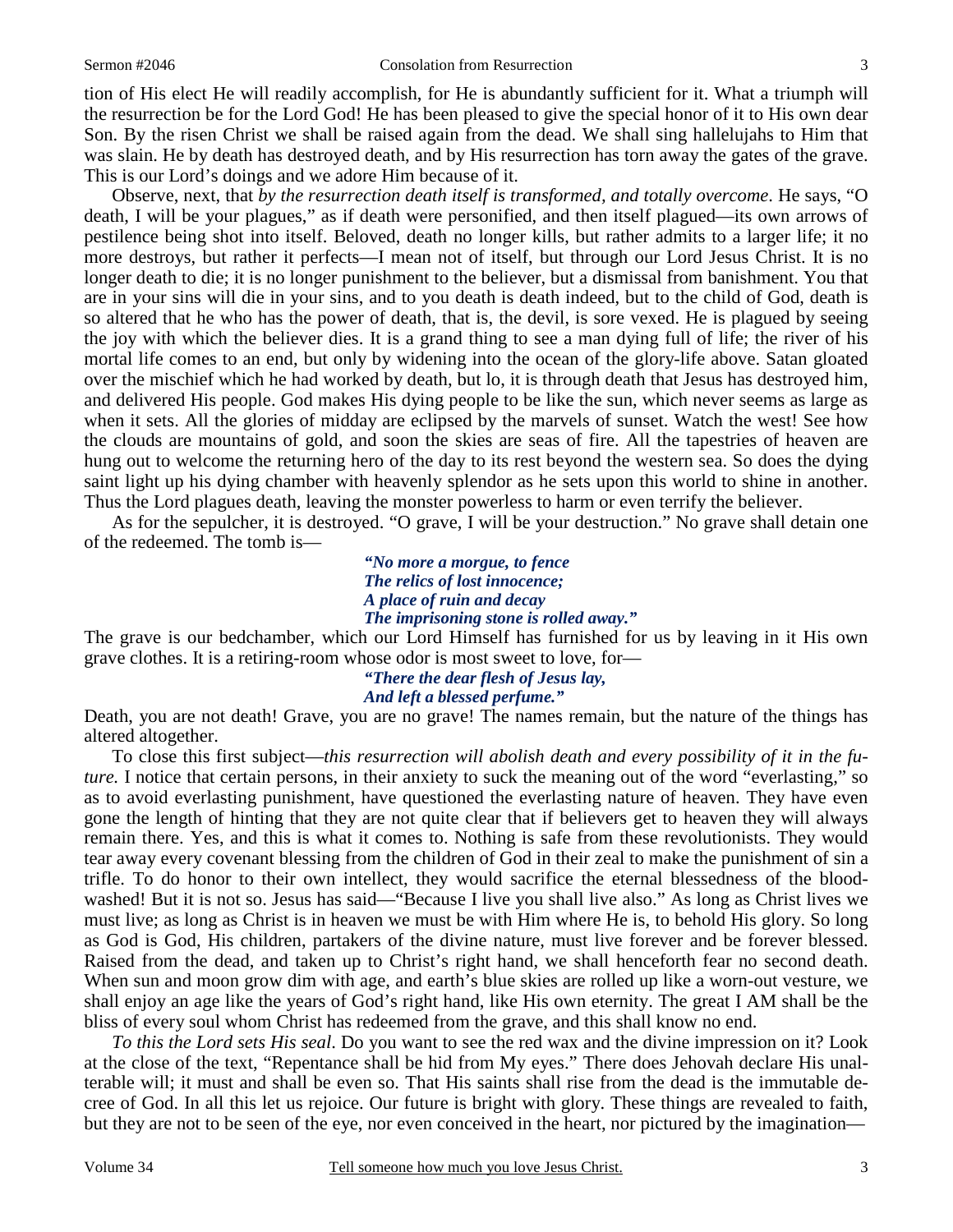*"I know not, oh, I know not, what joys await us there! What radiance of glory! What bliss beyond compare!"* 

This much, however, we do know, that there is to be a rising for us, even as our Lord has risen, and we shall be satisfied when we awake in His likeness. Constantly in Scripture is this resurrection used as the figure of God's delivering and blessing His people, and especially as the figure of regeneration or the giving of a new and spiritual life to those who were by nature dead in trespasses and sins. I intend to use it so in our next line of thought.

**II.** In the second place, IN THESE WORDS LIE AN ENCOURAGEMENT TO LOOK FOR DE-LIVERANCE OUT OF GREAT TROUBLES. The encouragement comes in this way; God, who will surely raise His people from the dead by His own power, can and will as surely raise them from every kind of trouble and apparent destruction. If there can be any comparison of ease with omnipotence, it must be easier to raise Job from his dunghill, than to raise Job from his grave. If God, therefore, shall restore us from the sepulcher, He can certainly restore us from sickness, from poverty, from slander, from depression of spirit, from despair. That is clear; who shall doubt it?

God will delight to work the work of our deliverance. If He takes pleasure in raising a dead body, He will assuredly take pleasure in raising from their distresses those in whom He delights. The Lord rejoices in our joy. He does not afflict willingly, but He blesses us joyfully. Therefore, we may rest assured that He will turn again and have compassion, and raise us up from our downcastings.

The ends and designs for which the Lord afflicts them are very gracious, and we may expect that He will end the affliction when those designs are accomplished. When the Lord puts us into the furnace it is to refine us, and as soon as the dross is consumed He will bring forth the pure gold. He puts us under chastisement for our profit, and when that profit is seen, He will break the rod. We may assuredly expect that He who brings up dead bodies from the grave will bring His distressed people up from their troubles, when those troubles have worked their lasting good.

And now, to come to the text, we must traverse the same ground again; *this deliverance comes through redemption.* Beloved, He that redeemed Israel from all iniquity will also redeem Israel from all his troubles. That redemption price of the Lord covers every necessity of His people, and supplies every mercy that they will need between here and heaven. Do not, therefore, doubt or despair, because your troubles seem as if they would slay you, for the Angel who has redeemed your body from death will redeem you from all evil. He that will bring your body from the grave will love you up from the pit of trouble, even when you are ready to perish. Redemption covers all, and secures from every danger. He that died for you, lives for you, and cares for you. You shall be supplied, not only with grace and glory, but with food and raiment. "Your bread shall be given you; your waters shall be sure." Oh, rest in the Lord; especially confide in the redemption of Jesus. Let the precious blood speak peace to you, for if He has bought your soul, He has bought all that goes with it and all that is needed for this life as well as the next. As well our temporal as our eternal concerns, come under the protection of the blood. The Paschal lamb, whose sprinkled blood shielded the house wherein the Israelite was sheltered, also became to him food for his journey. He who provides heaven will provide all necessaries on the road there.

*This deliverance will also be God's work*. I have shown you that it was so in resurrection, concerning which the great "I will" is so prominent in the text. Now, if you are in great trouble, do not run to friends and acquaintances, nor reckon up your own strength, but make direct resort to God, who quickens the dead. He that brought again from the dead our Lord Jesus is He that can and will deliver you. He will raise up your mortal body without the help of man or of angel, and He can, apart from created strength, upraise you from your present woe. He is the God of salvation, and unto Him belong the issues from death. His name is Shaddai—God all-sufficient; trust Him fully. When He made the heavens, who was there to help Him? What aid does He need in rescuing His servants? Oh, learn to wait only upon the Lord! Do not think that I am talking mere words. No; trust in God must be real and practical, and it must be simple and unmixed. "My soul, wait you only upon God; for my expectation is from Him." Oh, how sweet it is to rest on God's bare arm! Long have I known what it is to trust in God, and at the same time to repose on the help of many friends, but now I know what it is to rest in Him unmoved when forsaken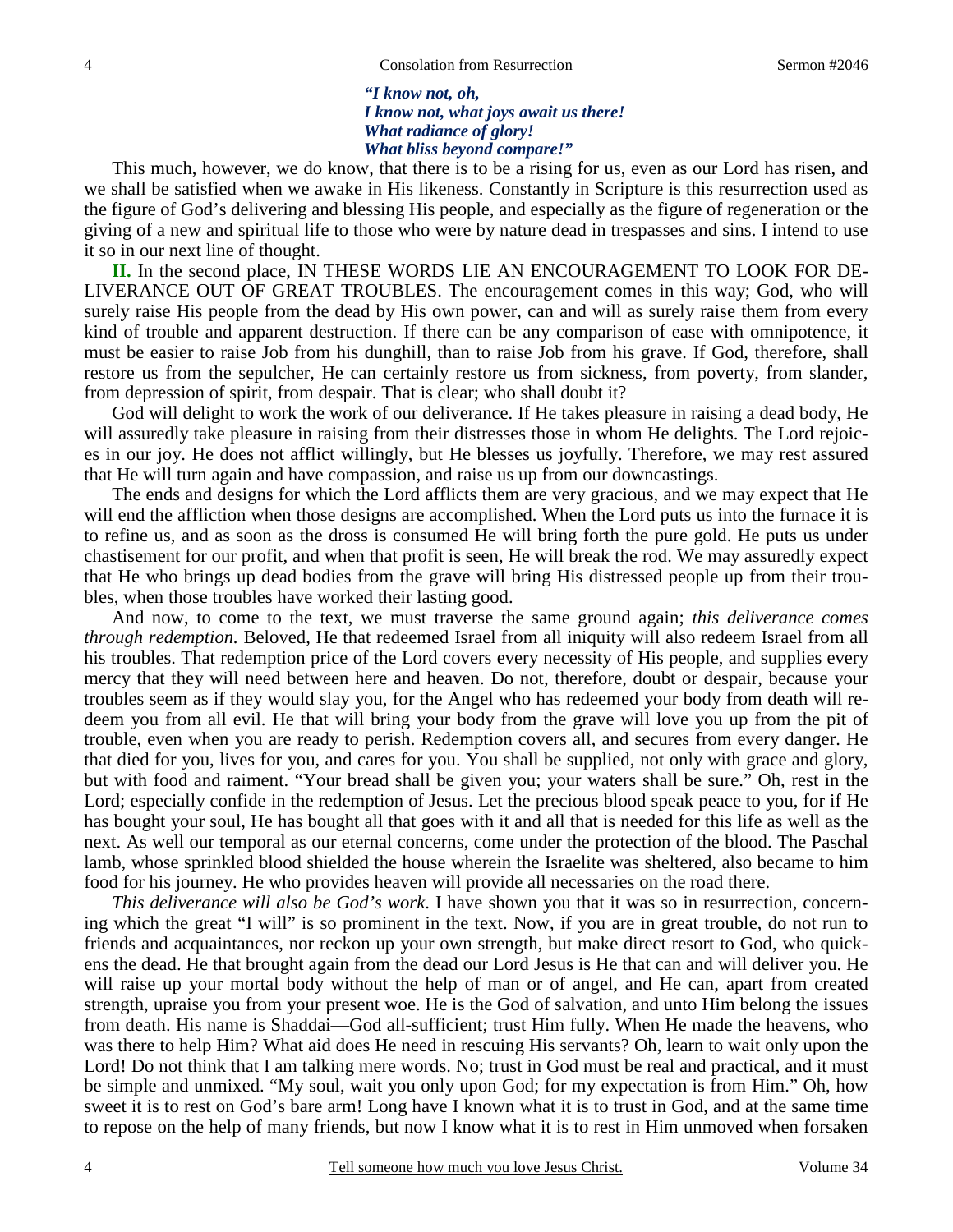of many. I cling to that dear arm, and find it all the help I need. And now I will henceforth abide in my confidence in that lone arm, and should deserters all return, and ten thousand friends rally to my side, I will not spare them a particle of my reliance, but still cry, "My soul, wait only upon God." Behold the great hero of the conflict with the powers of darkness treads the winepress alone, and of the people there is none with Him; let us associate none with Him in our faith. If you rest on God alone, as the rock of your salvation, you need never fear. Often does the Lord afflict us to this end, even as Paul says, "But we had the sentence of death in ourselves, that we should not trust in ourselves, but in God which raises the dead."

When the Lord delivers His people, *His work is singularly complete, for He triumphantly turns evil into good.* We shall yet exult over that which now casts us down. That which threatened to kill us shall increase our life, and we shall hear our Lord say to it, "O death, I will be your plagues; O grave, I will be your destruction." He will turn mourning into dancing, loss into gain, sorrows into joys. He will enrich you by your impoverishment; He will make you strong out of weakness; He will give you health by means of sickness, and fullness by emptying you. Does the adversary threaten to destroy you? You shall be more than a conqueror. Are you led away in bonds? You shall lead your captivity captive. Those who seek your ruin will unconsciously be doing the best thing that could be done for you. Their malice shall bruise your spices, and cause their aroma to flow out. He that by shameful death wins greater glory, shall by your afflictions increase your greatness, and comfort you on every side. The Lord will not only prevent the powers of evil from doing you harm, but He will cause you to damage their empire by your patience. You shall be the plague of Satan and the destroyer of his strongholds. That which seemed to be the death and burial of your hope shall be the overthrow of your fears.

The Lord will do this so completely that *He will make you sing concerning it*. In the book of Hosea the Lord declared a fact in plain language, but when the work was done the Lord by His servant Paul made it into a song for His chosen in that famous chapter of the Corinthians—"O death, where is your sting? O grave, where is your victory?" Let us catch the spirit of this lyric, and translate it thus! "O poverty, where is your penury? O sickness, where is your misery? O weakness, where is your loss? O slander, where is your sting?" We shall before long look back upon all our afflictions with gladness, and bless the Lord for them as for our chief blessings. We may yet feel like that great saint who, when he recovered from sickness, cried, "Take me back to my sick bed again, for there have I enjoyed such fellowship with Christ as I never knew before." We may yet have to say, as certain saints of the Church of Scotland said, "Oh, that we were meeting among the moors and the hills once more, for never had the bride of Christ such fellowship with the Bridegroom as when she met Him in secret places." The Lord knows how to lift us high by that which cast us low, and to make psalms for our stringed instruments out of the dirges which drowned our music. The God of the resurrection has delivered, does deliver, and will deliver His people.

**III.** Time fails me, and therefore I must hurry on, else I had loved to linger and expand. SEE HERE A DECLARATION THAT GOD WILL SAVE HIS CHOSEN FROM THEIR DEATH IN SIN. He that will raise our bodies from the grave will, according to His everlasting covenant, raise His chosen from their death in sin.

This must be so. If the Lord did not raise His people's souls from their death in sin, a resurrection of their bodies would be a curse rather than a blessing. Resurrection will be no blessing to those who die unregenerate. My hearers, you will all rise from the grave, but I fear that some of you will rise to shame and everlasting contempt. That is an awful passage which I quoted just now from the Book of Daniel; think much of it. Therefore since God will not have His people rise to shame and everlasting contempt He will make their souls to rise first into newness of holy life. This regeneration must come to all of you, if you are to be partakers of the glory of Christ hereafter. You must be quickened, though you were dead in trespasses and sins. That fact suggests a question to each heart—have you received the divine life?

If you are indeed made alive unto God, you will agree with me that *this resurrection comes to us entirely through redemption.* There is no quickening a dead soul, except by the process here described, "I will ransom them from the power of the grave; I will redeem them from death." Did the law of God, when you heard it, ever quicken you? No, it slew you. "When the commandment came, sin revived, and I died." It made your death more apparent to you, but it brought you no life. Did the eloquence of men,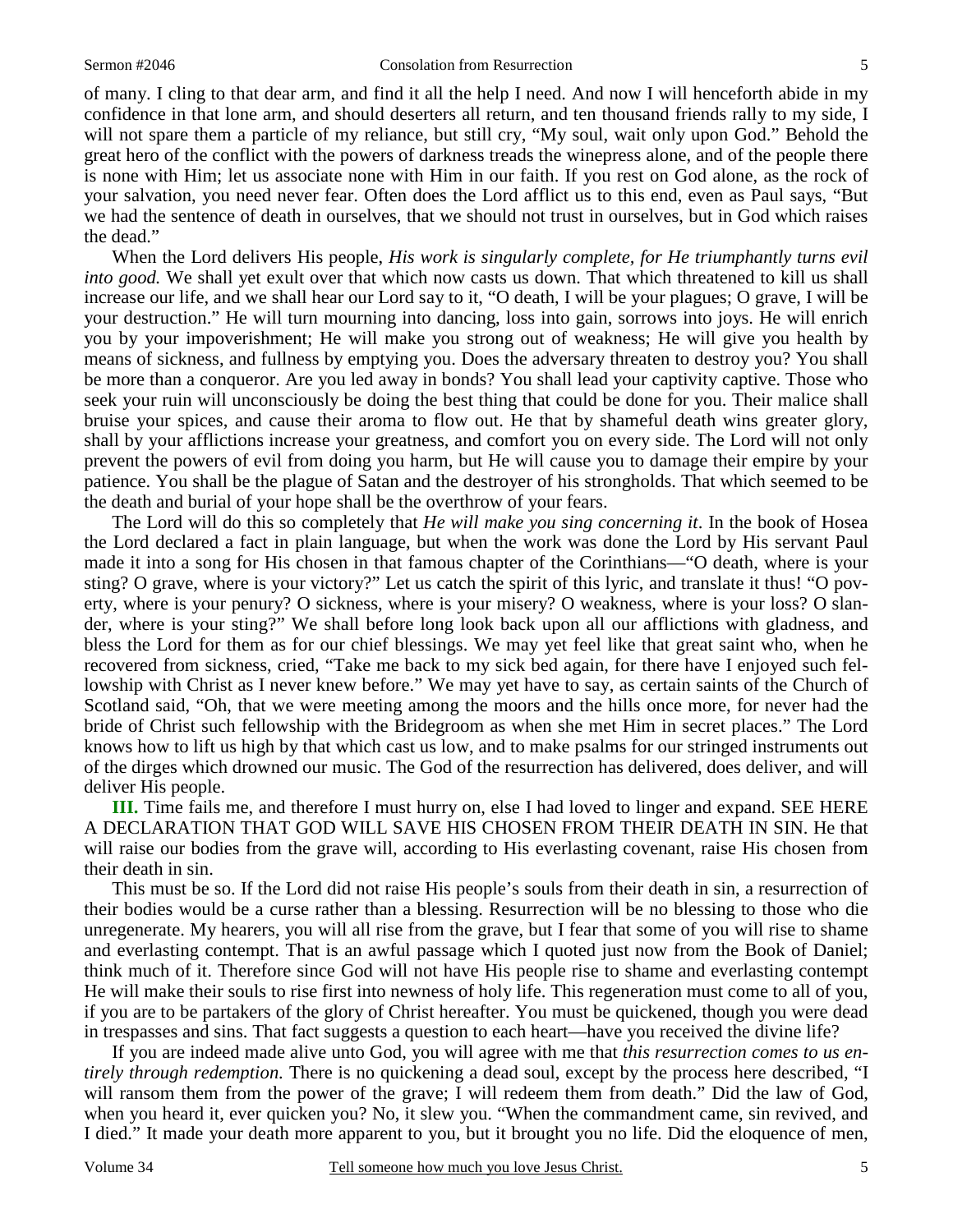or human persuasion, ever raise you from spiritual death? You listened to it, and you listened, but you listened in vain. You were moved with human affections, but these human affections passed away, like the morning dew. Beloved, life only came to you when you received Christ Jesus, your Redeemer. Well do I remember when I first looked unto Him, and lived! The life and the look came together. There is no receiving eternal life apart from believing in Him who is the Life. There is no life except by looking unto Jesus. Your uplifted eye must be fixed on the uplifted Savior, crucified as the redemption of His people; life only comes to us through His redeeming death. God Himself only makes us live by Christ Jesus. He is the Life. You cannot yourself create life; nor can you renew it, except by coming to your Lord's dear wounds again. Oh, that we could dwell on Calvary! Oh, that we never turned our eyes away from the cross! Let me be crucified with Christ, so as never to part from perpetual, conscious union with Him. In Him we died unto sin, in Him we were redeemed from death and the curse, and in Him we live forever. Our resurrection from spiritual death is always connected with the precious blood once shed for many, for the remission of sins.

You will follow me in this also; *quickening is always the Lord's work.* Here He may repeat the "I will" of the text all the four times. We spoke of resurrection as solely the work of God, so must the implantation of spiritual life be the work of the Spirit of God, and of Him alone. Never let us dream that we can make ourselves alive unto God, or that we can quicken our unconverted friends. You could not make the simplest insect, how could you make a new heart and a right spirit? This is the finger of God; no, this needs the arm of God, as it is written, "to whom is the arm of the Lord revealed?" The full power of God is needed to beget faith's life within the soul of man.

Further, keep up the parallel between regeneration and resurrection as seen in the text, and notice that *whenever the Lord raises His dear ones from the dead, and makes them live, it is a great plague to death.* He that has the power of death must often be grievously annoyed when he sees a dead sinner begin to live unto God. "I did reckon on him," says he. "I wrapped him up in the cerements of drunkenness, I shut him up in the dark sepulcher of ignorance, and yet he is alive!" "I did reckon on the debauched man," says he, "I saw him rotting in lasciviousness; he was so far gone in lust that he was given over by his friends, but my great enemy Jesus Christ has come here, and made even the corrupt to live!" Again and again the adversary has to feel that Christ is his plague, and that He will be his destruction. When Jesus raises men from the dead, He shows who is Master, and makes the adversary know that his dominion is soon to fall. As in his lifetime on earth the Lord overcame both the devil and death by a word, even so it is now, and His name is thereby greatly glorified.

Those who are made alive, how greatly do they plague the enemy of souls when they begin to talk aloud of free grace and dying love? When black sinners show themselves washed in the blood of the lamb, when lips that used to curse begin to sing hallelujahs, and tongues that talked infidelity begin to proclaim the testimony of the true faith, how the prince of darkness is afflicted! How the sepulchers of sin are destroyed! Right well does the poet say—

## *"Satan rages at his loss, And hates the doctrine of the cross."*

*This work once done is an abiding work*. I point again to the seal at the bottom of the text. "Repentance shall be hid from My eyes." God resolves that they shall live, for He has redeemed them, and His redemption price is too precious to be wasted. He has ransomed them from the grave, and they shall never return to their grim prison again, they shall live to plague Satan, but they shall not live to be overcome by him. What the Lord has done He will not suffer sin, death and hell to undo. Nothing shall lead Him to repent of His design, or turn from the purpose of His heart. Jesus lifts His hand and says, "I give unto My sheep eternal life, and they shall never perish, neither shall any man pluck them out of My hand." Man's work is superficial, and therefore soon disappears. All that nature spins, nature unravels; all that is woven in the loom of human excitement will be rent to pieces by the hand of time and trial, but surely I know that what God does He does forever, and it stands fast without a change. Oh, that He would this morning come and quicken dead souls! Pray, dear people, that it may be so! The Lord will do as He wills. Does He not say, "I will have compassion upon whom I will have compassion"? Oh, that He would have compassion on this great congregation at this moment, and give them life! We heard the cry of human weakness just now when our sister was taken in a fit; I doubt not that our Lord heard it too,

6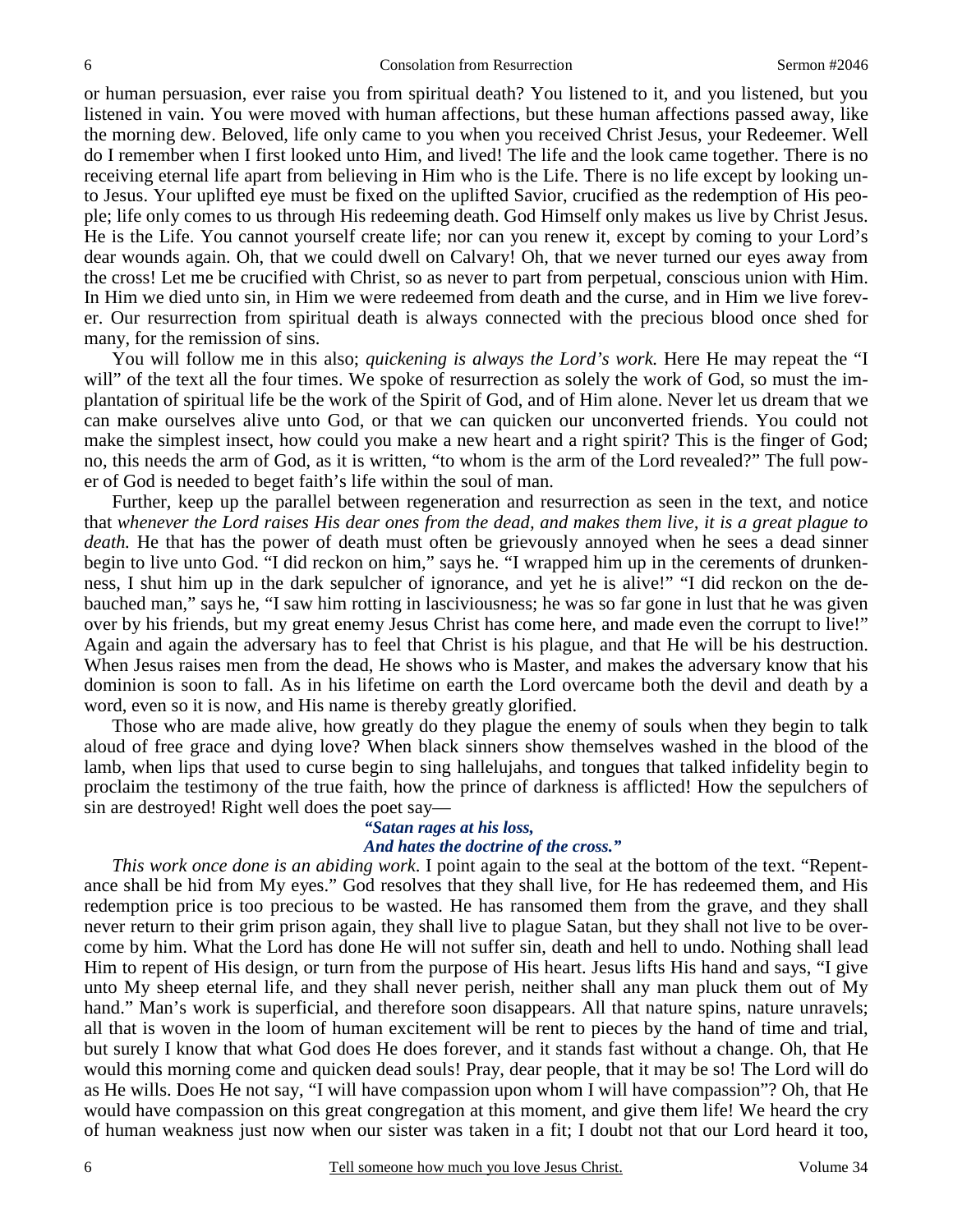and pitied the bodily infirmity; how much more will He hear the voice of our spiritual need, and have pity upon our death in sin!

**IV.** What little time you can yet afford me, I will use in stating THAT HERE WE HAVE AN AS-SURANCE THAT THE LORD CAN DELIVER FROM ANY OTHER FORM OF DEATH. I ask you now to think of a few matters very briefly.

*The Jews;* as an organized nationality are dead. They are a people scattered and divided under the whole heaven. Truly might they say as in the prophet Ezekiel, "Our bones are dried, and our hope is lost: we are cut off for our parts." We have no instance in history of a nation dying and coming to life again. Assyria, Babylon, these had their day, and they failed and passed away. Where are they now? Can these empires live again? Persia, Greece, Rome, these vast dominions died morally, and then they ceased to be a living power. Can they ever be restored? Impossible. But because her God lives, Israel can never die. Israel will be a nation yet again, and a glorious one. Restored to her own land, and rejoicing in her own Messiah, who is "the glory of His people Israel," it shall be seen that the Lord has not cast off His people. It seems impossible. Our missions are, to a large extent, a failure; they become the ridicule of the ungodly because so little success attends them. Yet shall all Israel be saved. Shall not their restoration be as life from the dead? It shall, and because it will be like life from the dead, He that will raise dead bodies will raise poor Israel yet. The seed of faithful Abraham, who believed God that He could raise up Isaac from the dead, shall, be raised out of their low estate. A nation of priests shall they be unto Him who of old made them the keepers of His oracles. O lovers of the seed of Abraham, be comforted concerning them.

In the next place, suppose the *church at large* should decline to a spiritual death—and I am sure it does so just now—what then? The faults which are now so apparent may only be the beginning of worse evils. Brethren are prophesying that the Jesuits will ruin us, and others that Rationalism will eat out the heart of the church. I think both these sets of prophets have a good deal to say for themselves; the signs of the times are much with them. But suppose error should become rampant in all our churches, as it may; suppose those who bear testimony should grow fewer, and their voices should be less and less regarded, as they may be; suppose at last the true church of Christ should scarcely be discoverable, and that men should bury it, and dance a courtly dance upon its grave, and say, "We have done with these believers in atonement. We have done with these troublesome evangelical doctrines." What then? The truth will rise again. The eternal gospel will burst her sepulcher. "Vain the watch, the stone, the seal." Let us take comfort in the fact that God, who will raise the dead, will also raise up buried truth, and incarnate it again in a living church, even though the world should exult that both doctrine and church are down among the dead.

Some of you perhaps from the country may happen to belong to *churches* which have come near to death's door. That which is true of the church at large is true of any individual church. Have faith in God. He can trim the expiring lamp. Even to Laodicea, which He spewed out of His mouth, the Lord came, knocking at the door. They talk about shutting the doors of the chapel. Has it come to that? Prayer meetings, are they given up? Gospel preaching, have you almost forgotten the joyful sound? The Sunday school, has that become a farce? Does everything seem dead? Cry to the living God. Do not say to yourself, "Can these dry bones live?" They can, if the living God intervenes. God, who made Ezekiel see the dry bones stand up as a great army, can make you see it. Be of good confidence. Have hope for Zion, for the Lord will restore her in answer to your cries. Take pleasure in her stones, and favor her dust thereof, for the time to favor her, yes, the set time has come. "When the Lord shall build up Zion He will appear in His glory."

Suppose I am now speaking to *some child of God,* who says, "I can believe all this, but, alas! I feel dead myself." We do sometimes faint, and are full of fears, and cry, "Will the Lord cast us off forever? And will He be favorable no more?" We trust we do really love the Lord, but we get very dull at times, and cry out—

> *"Dear Lord, and shall we always live At this poor, dying rate: Our love so faint, so cold to You, And Yours to us so great?"*